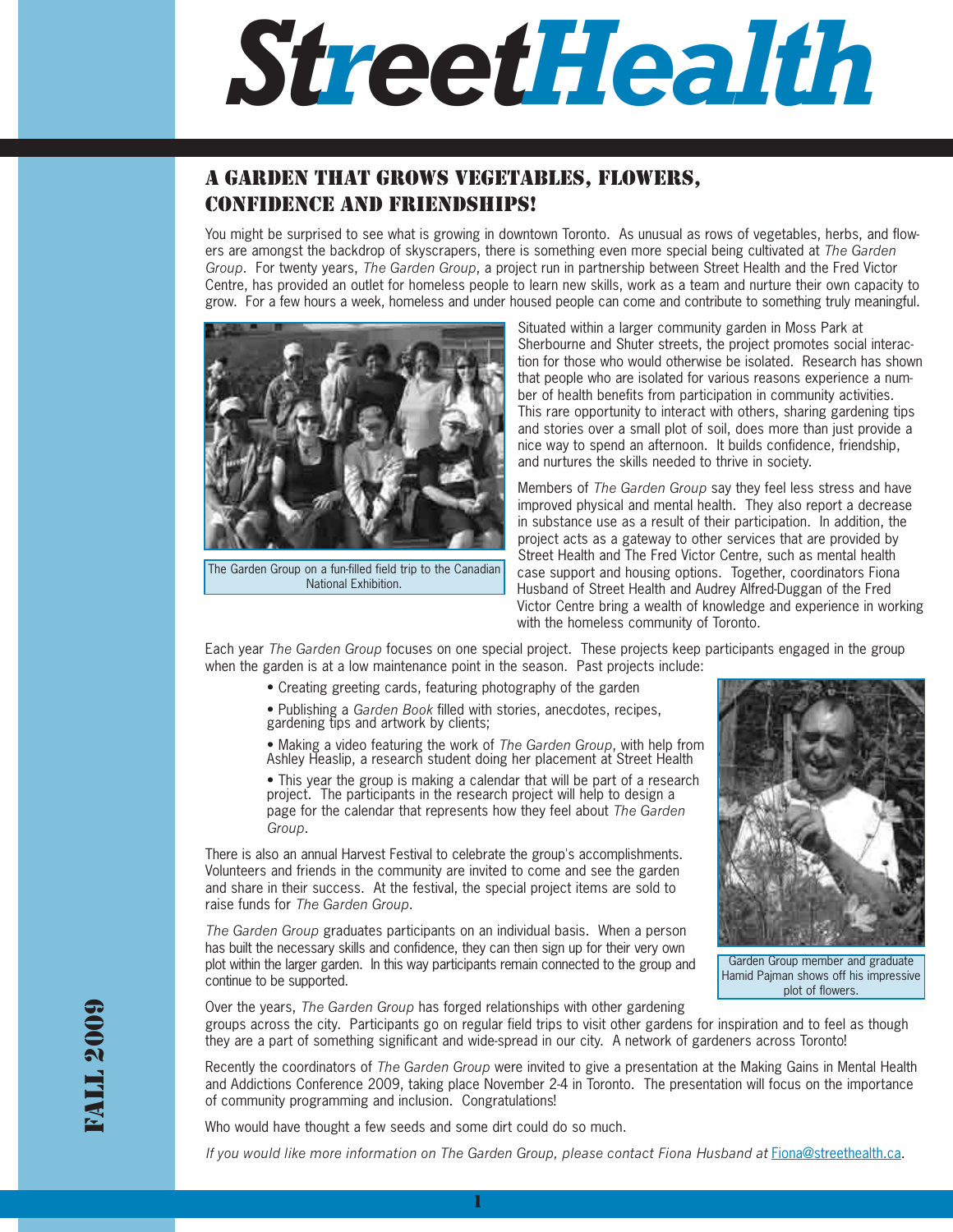# A PICTURE OF HOMELESSNESS IN TORONTO - BUILDING ON OUR RESEARCH

The Street Health Report 2007 was completed in September 2007 and provides a comprehensive overview of a wide range of health and social issues affecting homeless people, as well as a practical set of solutions for key policies and services affecting homeless people. The report has received much attention across Canada and is currently the only report of its kind that provides a detailed picture of the difficult daily realities of homeless people in Toronto, and the health consequence of this reality. Over this past year, Street Health has continued to build on this knowledge through more in-depth analysis of the Street Health Report data and the creation of a series of focused research bulletins on important topics and groups of people in the homeless community.

The Homelessness & Hepatitis C Research Bulletin #1 was released in May 2008 at the 19th International Conference on the Reduction of Drug Related Harm held in Barcelona, Spain. Since then, nearly 1,000 copies have been disseminated to community health centres in Toronto and across Ontario, to policy makers working specifically in the area of Hepatitis C, and at academic conferences in San Diego, CA and Vancouver. The report found that nearly one quarter of homeless people in Toronto have Hepatitis C and face major barriers to health care.

The Women & Homelessness Research Bulletin #2 was strategically launched in June 2008, at a time when the provincial government was holding consultations for its poverty reduction strategy. For the creation of this bulletin we partnered with Sistering, a community-based agency serving homeless women in Toronto. A community forum where low-income and homeless women talked about their experiences of poverty was held in connection with the release of the bulletin. Homeless women are 10 times more likely to be sexually assaulted than homeless men, have more serious health problems, and are twice as likely to have received a mental health diagnosis.

The Homelessness & Crack Use Research Bulletin  $#3$  was completed in the fall of 2008. In partnership with the Safer Crack Use Coalition of Toronto, the Toronto Harm Reduction Taskforce, and the Toronto Drug Strategy, a community forum at Toronto City Hall was held to publicly present the study findings and recommendations from this bulletin. Nearly half of homeless adults in Toronto reported regular crack use and face major barriers to health care and other services.

The Homelessness, Mental Health & Substance Use Research Bulletin #4

was launched in May 2009, in partnership with the Centre for Research on Inner City Health at St. Michael's Hospital. Homeless people with concurrent disorders (defined as having both mental health and substance use issues) are more vulnerable than other homeless people and face even greater barriers to health care and community services. Over 85% had at least one serious chronic health condition and 40% had considered suicide in the last year.

The release of these research reports has been accompanied by numerous presentations, consultations, briefings and meetings. The research team at Street Health hopes to build on these findings further in 2009-2010. Our new research coordinator, Stephanie Gee brings a wealth on knowledge and expertise to the role. We are thrilled to have her join the team. Welcome Stephanie!

All of these reports can be downloaded from our website at www.streethealth.ca. If you would like a paper copy of any of these reports, please contact our office at info@streethealth.ca or call 416 921 8668 x229.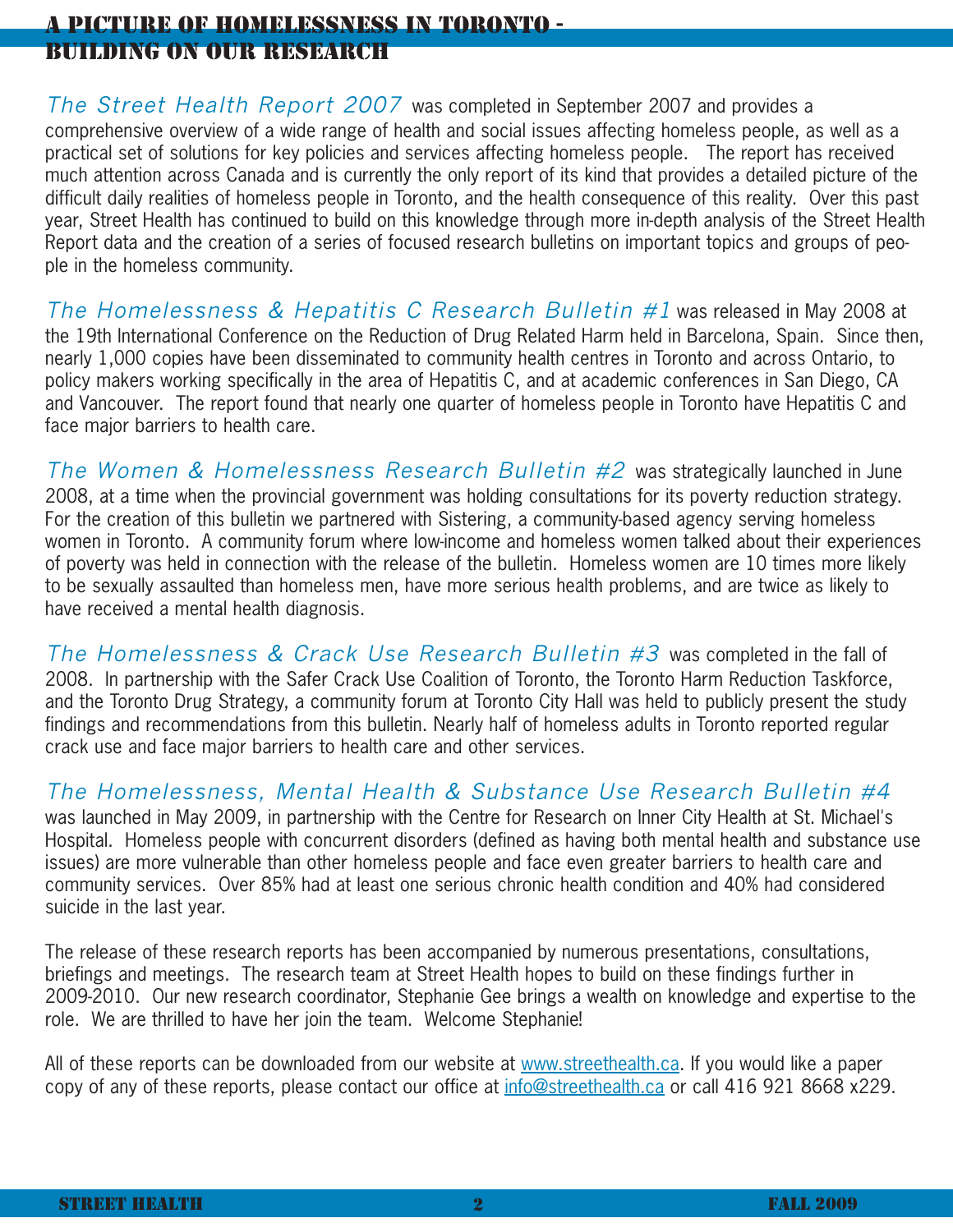Without access to basic needs such as shelter, adequate income, safe places to work, and the necessary support network - women are being left exposed to violence at an alarming rate. In the neighborhood surrounding Street Health, violence against women is a regular occurrence. This can not continue. Women in our community along with Street Health are organizing to publicly demand an end to violence against women in our community. We demand that all women get the necessities for a chance at a safe life.

# **Downtown East End Reclaim the Streets 2009 Rally and March To Stop Violence Against Women**

Friday October 23, 2009 5:30pm - food/music 6pm - rally 6:30pm - march - meal to follow Regent Park Community Health Centre

Please contact Danielle@streethealth.ca if you would like to support this worthy cause.



# STREET HEALTH CLIENTS GET A NEW RIDE!

Once again our wonderful friends at the Merchandise Building on Dalhousie Street extended their kindness to our low income clients here at Street Health. In late August the residents of the building donated 15 gently used bicycles. For a person living below the poverty line, a bicycle is essential. It reduces the necessity of spending on public transit and provides a freedom of movement that they may not otherwise have. Many people living on a fixed income are rarely able to leave the neighbourhood they live in. With a bike, several of our clients are now able to travel throughout the city accessing services and job opportunities. Each person who received one of these bikes would like to express their gratitude for such a generous and meaningful donation. Thank you so much!



Long time Street Health client Kevin showing off his new wheels donated by the residents of the Merchandise Building.